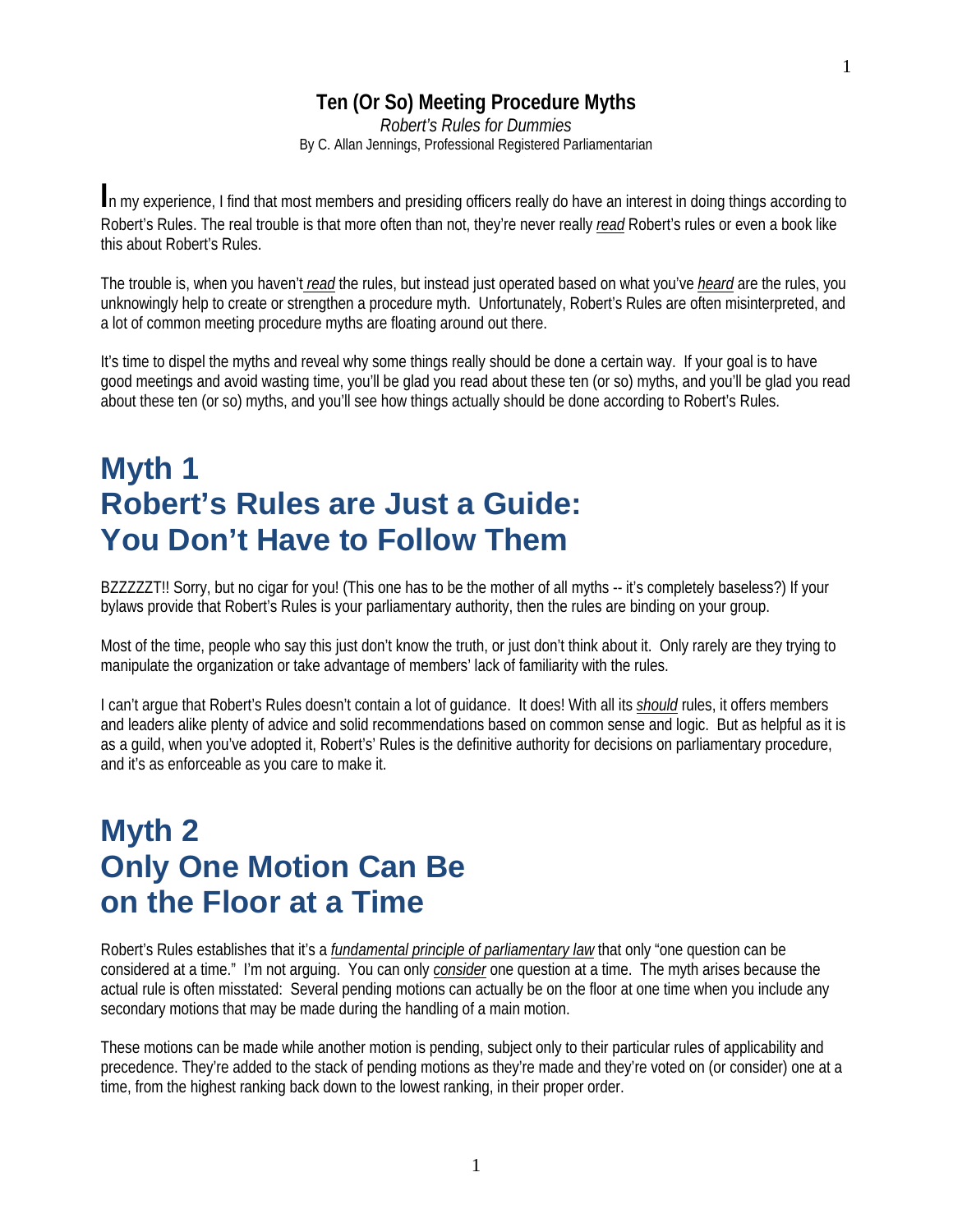For example, a motion is made to hire a management company to handle your condo association's business dealings and physical building maintenance. A member then moves to amend the motion in some way. While the amendment is being discussed, someone moves to refer the motion with the amendment to a committee to report back next month. While the motion is refer is being discussed, someone moves to limit the debate on the motion to commit to ten more minutes and then take a vote.

Your parliamentary situation is that you have four motions pending or *on the floor*, at one time. But you can only *consider* one question at a time. In this case, you take up the question whether to limit debate and decide it before you get back to the motion to commit. You consider the question whether to commit; then, if it fails, you go back to consideration of the amendment. After you decide the question on the amendment, you're again able to consider the original main motion.

# **Myth 3 The Presiding Officer Can Only Vote to Break a Tie**

This popular myth, and it variation that the chair must vote to break a tie, are more common that ants at a picnic. And it's simply not so!

Robert's Rules say that the presiding officer (if a member) votes with the other members when a vote is by ballot; but for other forms of voting, the chair's duty to maintain the appearance of impartiality while presiding requires him to refrain from voting, except when his vote will affect the result.

The myth comes about because of two misconceptions. The first is based on the misunderstanding that a tie vote is not decisive. On the contrary, wherever a majority vote is required to adopt a motion, a tie vote is decisive; a motion that fails to achieve the majority vote necessary to adopt it *fails*.

If the vote is tied, the presiding officer doesn't need to vote unless he wants the motion to be adopted. He can then vote in the affirmative, and the motion passes.

**WARNING:** The presiding officer does not get to cast a second vote. If you're voting by ballot and the result of a ballot is a tie, the motion fails. If an election ballot ties, however, everybody just votes again.

If the vote isn't tied but the affirmatives outnumber the opposition by one vote, the chair doesn't need to vote unless he wishes the motion to fail. He can then cast a vote in the negative, creating a tie and casing the motion to fail.

The second misconception contributing to this myth comes from the failure to consider that that the chair's vote can also affect the outcome when the threshold for adoption is anything other than a majority. For example, if a motion requires a two-thirds vote to pass, the chair's vote can make a difference if it causes the motion to reach (or not reach) the twothirds threshold. In either case, the chair can vote if he wants to affect the results.

**REMEMBER:** The chair should vote along with other members whenever the vote is by ballot; otherwise, he should vote only when he wants to use his vote to affect the results.

#### **Myth 4**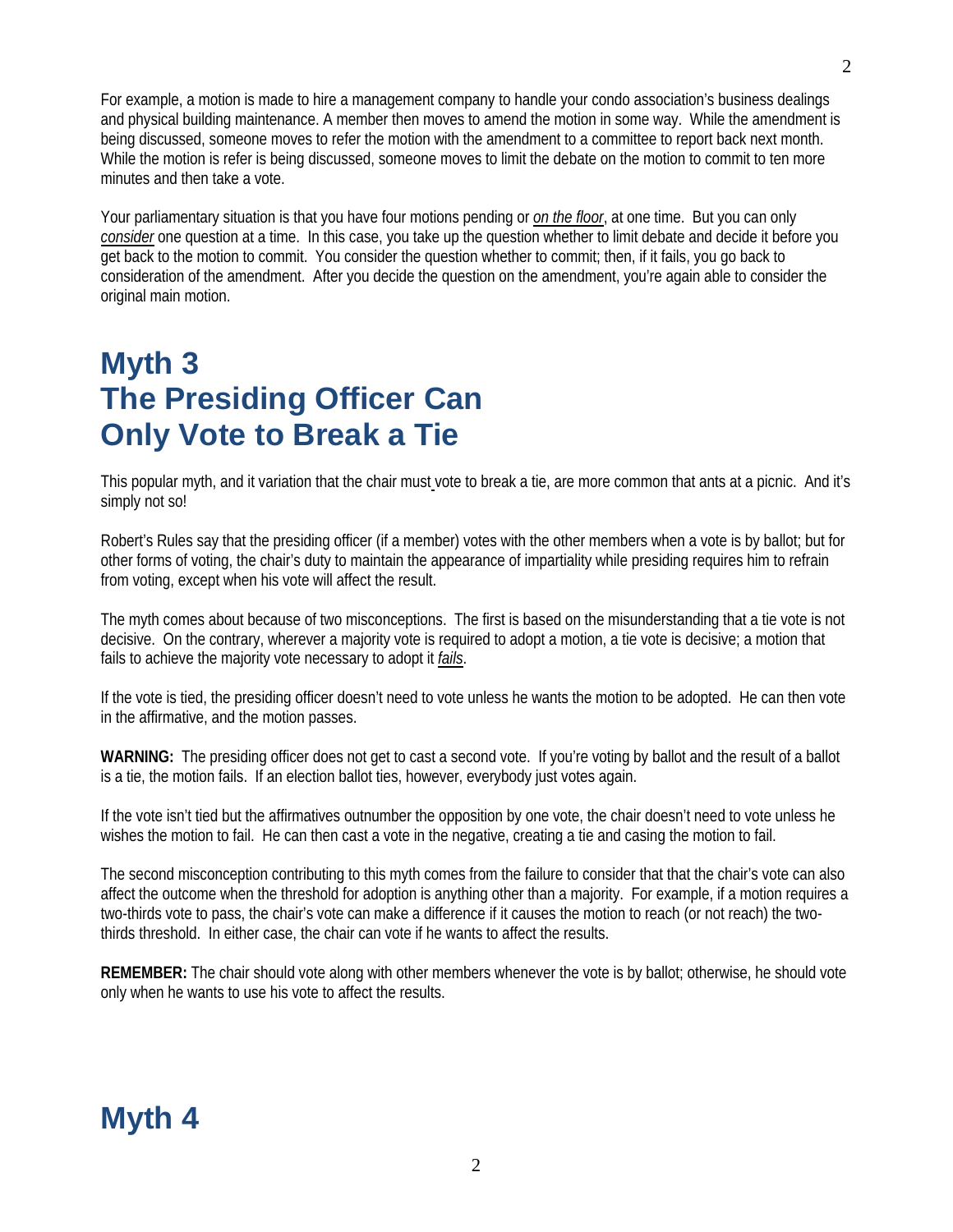## **The Parliamentarian Makes Rulings to Decide Procedural Questions.**

Some presiding officers like to pass the buck when it comes to handling points of order and parliamentary inquiries. They say things like, "The parliamentarian just ruled that…" or "The parliamentarian says you can't (or can) do so-and- $SO."$ 

But a presiding officer who knows her stuff stands in control of the meeting. She assumes the responsibility incumbent upon her after consulting with and paying heed to the parliamentarian's opi9nion on matters of procedure.

**REMEMBER:** The parliamentarian's job is to advise the presiding officer and give his opinion when asked. But the sole responsibility for ruling on a point of order or answering a parliamentary inquiry lies with the chair.

# **Myth 5 A Motion That's Adopted without Being Seconded Is Void**

The purpose of this requirement for a motion to be seconded is to avoid wasting your group's time on a motion that no one other than the person who makes the motion wants to discuss.

If the members debate an unseconded motion, vote on the unseconded motion with debating it, or adopt it by unanimous consent, the motion is adopted, being presumed to have a second because members discussed it or acted upon it.

**REMEMBER:** A point of order that a motion is not in order for lack of a second must be made before any discussion or vote takes place on the motion.

# **Myth 6 Absentions Count As Yes or No Votes**

One of the most frequent questions asked of parliamentarians is "How do we count abstentions?" The answer is simple: You don't. Abstentions are *not* votes. They're instances of members choosing not to vote.

The confusion probably comes from the fact that votes who abstain typically do, by their abstention, influence the outcome of a vote. For example, if the requirement for adoption is a majority vote, then abstentions have the effect of a vote for the prevailing side. By not voting, members have helped the winner.

On the other hand, if the vote required for adoption is the affirmative vote of the majority of the members present, they an abstention has the same effect as a negative vote.

But in any case, abstentions are never counted toward one side or the other even if the fact that a members doesn't vote has a direct effect on the outcome.

# **Myth 7**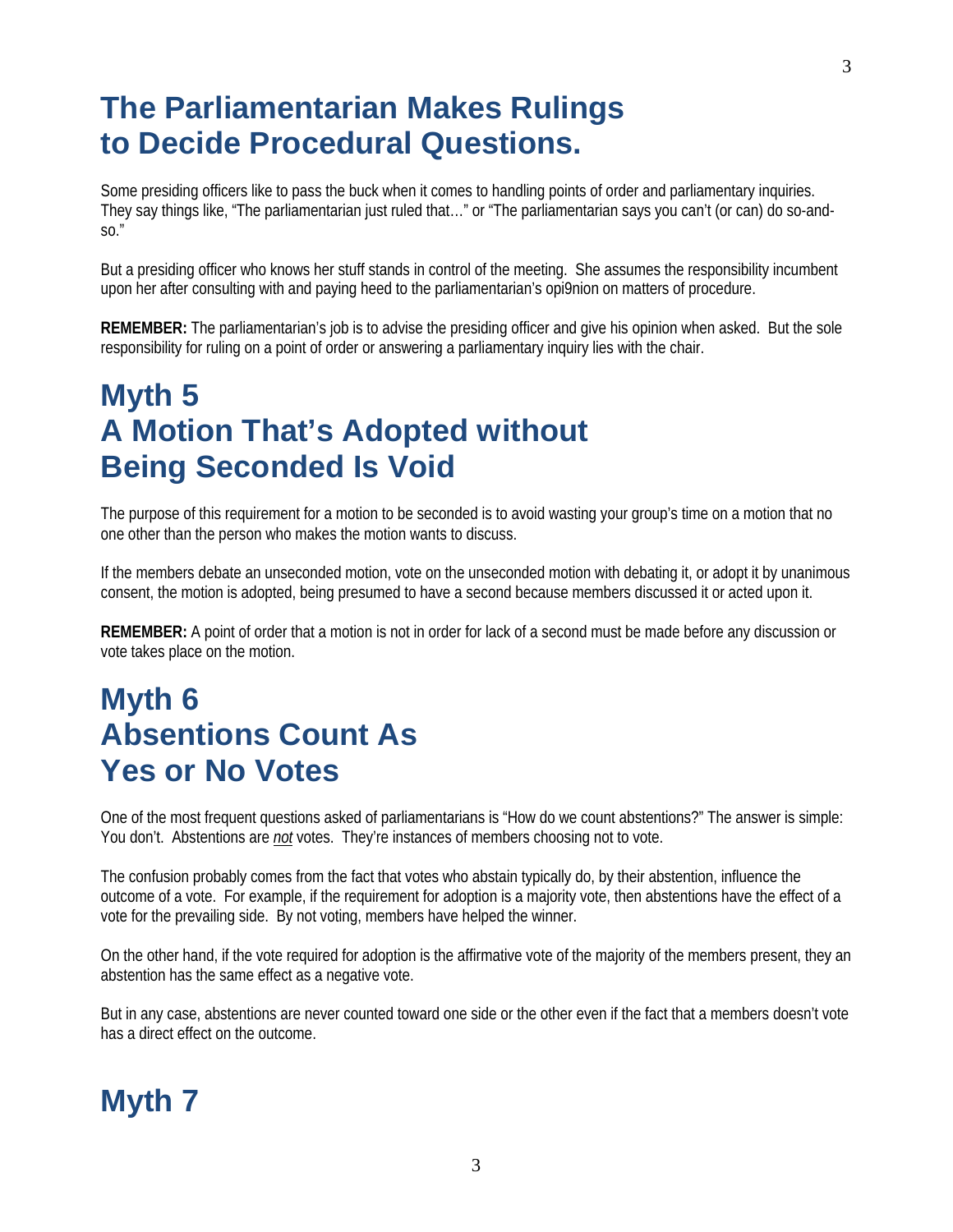#### **The Chair Should Always Ask for Unfinished Business.**

You/re not alone if you or your fellow members think that *unfinished business* is that part of the agenda where you rehash old ideas that never went anywhere. Those who have knowledge of the term but have never considered its true definition under Robert's Rules perpetuate the myth.

Unfinished business is business brought over from an earlier meeting. It consists of motions not finally disposed of, perhaps postponed from the prior meeting, or pending when the meeting adjourned. A class of business, its items is determined based on what happened at the prior meeting. Unfinished business is not the place for members to bring up old ideas that never took off.

**REMEMBER:** The presiding officer ant he secretary aren't doing their jobs if neither knows whether the group has any unfinished business. If the presiding offer does know, then he should announce the first time in the class as soon as the meeting reaches the point in the order business when unfinished business is addressed.

## **Myth 8 The Chair Must Call for Nominations from the Floor Three Times**

This myth seems to have a life of its owner, like some kind of urban legend. It rivals the myth that all a member has to do to stop debate is to holler "Question!" from his chair.

Perhaps this myth has its foundation in a reasonable policy that some judicious presiding officer once adopted to be sure that nominations were not closed as long as there was a member who wishes to make a nomination from the floor. He may have thought, "If I call for nominations once, hear none, an d declare nominations closed, somebody is sure to say, ;Hey, wait, you can't just close nominatons like that.' If I try again and call for nominations a second time, then those who didn't hear me the first time are likely to react the same way. So, I'll just ask three times before I say 'Hearing non, the chair declares nominations are closed.'"

All this is very reasonable, and it's certain not a bad policy. But it isn't a rule.

**REMEMBER:** The motion to close nominations is never in order as long as anyone whishes to make a nomination. In fact, the motion is rarely even necessary. The chair, upon determining there are no further nominations forthcoming from the members, simply declares nominations closed.

#### **Myth 9**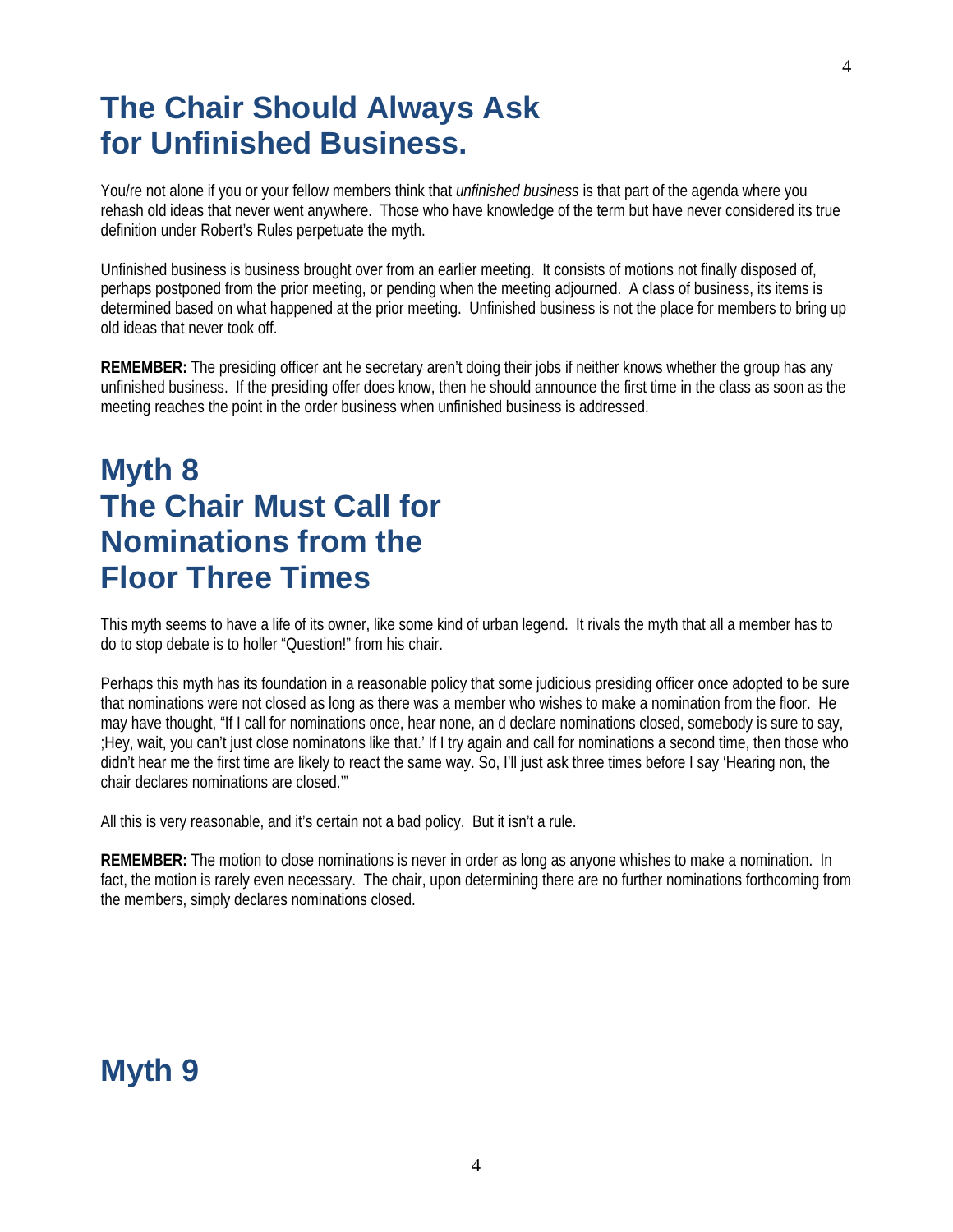#### **If an Election Winner Doesn't Serve, the Secondplace Candidate Takes Over**

This myth is one of those misconceptions that sounds so reasonable until you give it some thought. The second-place candidate is either the loser of a two-candidate race or one of several people rejected by the members in favor of someone else. In the first situation, he was rejected outright; in the second situation, no one knows how the members would have voted had the original winner not been on the ballot. You can't assume that the second-place candidate would have been the winner if all the members who voted for the actual winner had voted for someone else.

Sorry, but the winner declines the office after being elected, you have what Robert's Rules calls an *incomplete election*. To resolve the incomplete election, you need to reopen nominations and have another try at it.

If the winner fails to serve out his term of office, you're left with a vacancy, and you need to follow the rules in your bylaws for filling the vacancy. Depending on the particular office and your bylaws, you may have to hold another election, or your executive board may be able to appoint someone to fill the vacancy. If your bylaws say nothing about filling vacancies, you hold another election for the office.

**EXCEPTION:** Except when your bylaws provide expressly for filling a vacancy *in the office of president,* if your president dies or resigns, the vacancy actually occurs in the office of vice-president, who automatically becomes the president. You then fill the vacancy in the office of vice-president.

**REMEMBER:** If the winner of an election declines to serve, the election is incomplete. Vote again! Otherwise, vacancies in an office are filled either according to the bylaws or rules of order, or by the electing authority if no applicable rules are in place.

# **Myth 10 Officers Must Be Members of the Organization**

If your organization follows this policy, it's not because of anything in Robert's Rules. The only way you can properly put a limitation on who to elect is by establishing that qualification in the bylaws. If you don't have this kind of limitation, however, Robert's Rules recognized the complete autonomy of a membership body to select anyone it wants to serve as an officer.

Frequently, organizations rely on nonmember officers. A treasurer may be an accountant who is not a member buy who is willing to give his service. Similarly, a secretary (or even the president/CEO may be an employee of the organization but not a member.

If your group wants to limit its own power to decide who services by adopting a bylaw requiring officers to be members, that's fine. But Robert's Rules sees this acting as a limitation on the right of the membership itself to make the final decision on who it wishes to elect to serve.

**REMEMBER:** The membership can elect whomever it wants unless the bylaws establish qualifications for the office.

```
Myth 11
Ex-officio Members Can't Vote
```